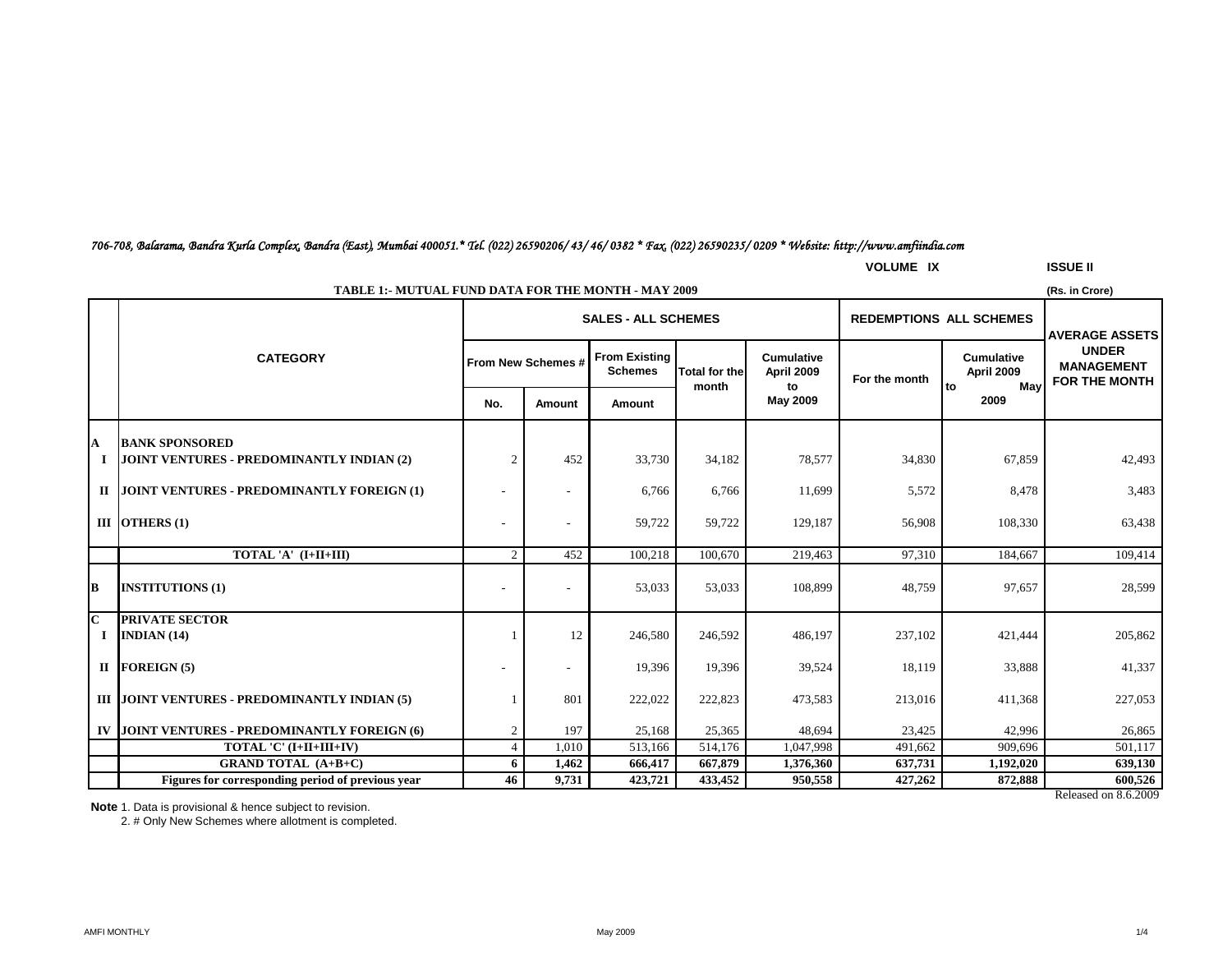#### (Rs. in Crore)

#### **TABLE 2:- SALES DURING THE MONTH OF MAY 2009 - TYPE AND CATEGORY WISE 2.1 \*NEW SCHEMES LAUNCHED (ALLOTMENT COMPLETED)**

|                                 |                      | Open End | <b>Close End</b>     |        |               | <b>Interval Fund</b> | <b>TOTAL</b>         |        |
|---------------------------------|----------------------|----------|----------------------|--------|---------------|----------------------|----------------------|--------|
|                                 | <b>No.of Schemes</b> | Amount   | <b>No.of Schemes</b> | Amount | No.of Schemes | Amount               | <b>No.of Schemes</b> | Amount |
| <b>INCOME</b>                   |                      | 536      |                      |        |               | -                    |                      | 536    |
| <b>IEQUITY</b>                  |                      | 813      |                      |        |               |                      |                      | 813    |
| <b>BALANCED</b>                 |                      |          |                      |        |               |                      |                      |        |
| <b>LIQUID/MONEY MARKET</b>      |                      |          |                      |        |               |                      |                      |        |
| <b>IGILT</b>                    |                      |          |                      |        |               |                      |                      |        |
| <b>IELSS - EQUITY</b>           |                      |          |                      |        |               |                      |                      |        |
| <b>IGOLD ETFS</b>               |                      | 113      |                      |        |               |                      |                      | 113    |
| <b>IOTHER ETFS</b>              |                      |          |                      |        |               |                      |                      |        |
| <b>IFUND OF FUNDS INVESTING</b> |                      |          |                      |        |               |                      |                      |        |
| <b>OVERSEAS</b>                 |                      |          |                      |        |               |                      |                      |        |
| <b>TOTAL</b>                    |                      | 1,462    |                      |        |               |                      |                      | 1,462  |

#### **\*NEW SCHEMES LAUNCHED :**

| <b>JOPEN END INCOME.</b>             | / Morgan Stanlev :<br>Term Bond Fund.<br>v Active Bond Fund and Short<br>⊦Robeco Dvnamic Bond I<br>Fund<br>Canara |
|--------------------------------------|-------------------------------------------------------------------------------------------------------------------|
| <b>IOPEN</b><br><b>END EQUITY</b>    | Edelweiss Diversified Growth I<br>nd and ICICI Prudential<br><sup>1</sup> Target Returns Fund.<br>ı Eauitv Fund   |
| <b>IOPEN</b><br><b>END GOLD ETF:</b> | SBI<br>Traded Scheme.<br>' Gold Exchange                                                                          |

#### **2.2 EXISTING SCHEMES**

|                                                     | Open End        |         | <b>Close End</b>     |              | <b>Interval Fund</b> |                | <b>TOTAL</b>         |         |
|-----------------------------------------------------|-----------------|---------|----------------------|--------------|----------------------|----------------|----------------------|---------|
|                                                     | No.of Schemes   | Amount  | <b>No.of Schemes</b> | Amount       | <b>No.of Schemes</b> | Amount         | <b>No.of Schemes</b> | Amount  |
| <b>INCOME</b>                                       | 161             | 138,584 | 199                  | \$\$<br>(24) | 60                   | $\Omega$<br>∠∣ | 420                  | 138,581 |
| <b>IEQUITY</b>                                      | 245             | 4,678   | 47                   | $\sqrt{ }$   |                      | 117            | 294                  | 4,796   |
| <b>BALANCED</b>                                     | 30              | 318     |                      |              |                      |                | 35                   | 318     |
| <b>LIQUID/MONEY MARKET</b>                          | 57              | 522,093 |                      |              |                      |                | 57                   | 522,093 |
| <b>IGILT</b>                                        | 34              | 215     |                      |              |                      |                | 34                   | 215     |
| <b>IELSS - EQUITY</b>                               | 35              | 143     | 12                   |              |                      |                | 47                   | 143     |
| <b>IGOLD ETF</b>                                    |                 |         |                      |              |                      |                |                      |         |
| <b>OTHER ETFS</b>                                   | 12              | 238     |                      |              |                      |                | 12                   | 238     |
| <b>IFUND OF FUNDS INVESTING</b><br><b>IOVERSEAS</b> | 10 <sup>1</sup> | 30      |                      |              |                      |                | 10 <sup>1</sup>      | 30      |
| <b>TOTAL</b>                                        | 589             | 666,302 | 263                  | (23)         | 62                   | 138            | 914                  | 666,417 |

Notes:The change in number of existing schemes is because of the maturity and reclassification of some of the existing schemes.

^ Amount mobilised by new plans launched under existing scheme.

#### **2.3 TOTAL OF ALL SCHEMES**

|                                                   | Open End             |         | <b>Close End</b>     |                          | <b>Interval Fund</b>     |               | <b>TOTAL</b>         |         |
|---------------------------------------------------|----------------------|---------|----------------------|--------------------------|--------------------------|---------------|----------------------|---------|
|                                                   | <b>No.of Schemes</b> | Amount  | <b>No.of Schemes</b> | Amount                   | <b>No.of Schemes</b>     | Amount        | <b>No.of Schemes</b> | Amount  |
| <b>INCOME</b>                                     | 164                  | 139,120 | 199                  | \$\$<br>(24)             | 60                       | $\sim$<br>∠ । | 423                  | 139,117 |
| <b>IEQUITY</b>                                    | 247                  | 5,491   | 47                   |                          |                          | 117           | 296                  | 5,609   |
| <b>BALANCED</b>                                   | 30                   | 318     |                      |                          | -                        |               | 35                   | 318     |
| <b>LIQUID/MONEY MARKET</b>                        | 57                   | 522,093 |                      |                          |                          |               | 57                   | 522,093 |
| <b>GILT</b>                                       | 34                   | 215     |                      |                          |                          |               | 34                   | 215     |
| <b>IELSS - EQUITY</b>                             | 35                   | 143     | 12                   |                          |                          |               | 47                   | 143     |
| <b>GOLD ETF</b>                                   |                      | 116     |                      |                          |                          |               |                      | 116     |
| <b>OTHER ETFS</b>                                 | 12                   | 238     |                      | $\overline{\phantom{a}}$ | -                        |               | 12                   | 238     |
| <b>FUND OF FUNDS INVESTING</b><br><b>OVERSEAS</b> | 10                   | 30      |                      |                          | $\overline{\phantom{a}}$ |               | 10                   | 30      |
| <b>TOTAL</b>                                      | 595                  | 667,764 | 263                  | (23)                     | 62                       | 138           | 920                  | 667,879 |

\$\$ One of the Fund Houses had reported Inter Options Switch transactions amounting to Rs.24 crores as Funds Mobilised in April 2009, which is corrected in the month of May 2009, **resulting into negative figure of sales under Close ended Income schemes category in May 2009. Sales figures of April 2009 were inflated to that extent.**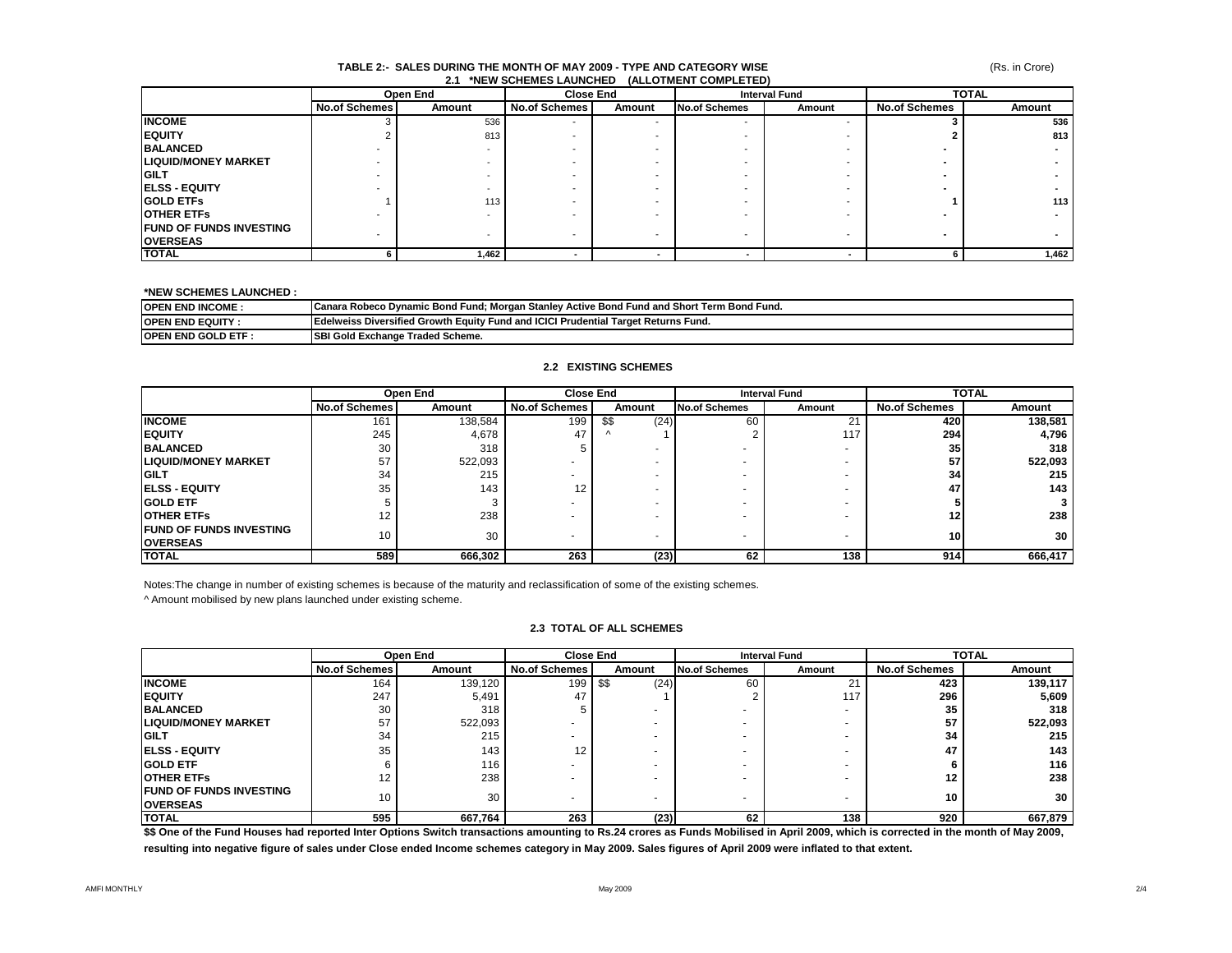#### **Table 3:-**

|                                                    |                 |      |                  | <b>CATEGORY &amp; TYPE WISE</b> |              | (Rs. in Crore)                                    |                                                            |                                                                                              |
|----------------------------------------------------|-----------------|------|------------------|---------------------------------|--------------|---------------------------------------------------|------------------------------------------------------------|----------------------------------------------------------------------------------------------|
|                                                    | <b>Open End</b> |      | <b>Close End</b> | <b>Interval Fund</b>            | <b>TOTAL</b> | Net Inflow / (Outflow) (Outflow)<br>For the Month | Net Inflow /<br><b>Year to Date</b><br><b>Current Year</b> | Net Inflow /<br>For the ▌(Outflow)<br>For the<br><b>Year to Date</b><br><b>Previous Year</b> |
| <b>INCOME</b>                                      | 104,683         | \$\$ | 5,895            | 425                             | 111,003      | 28,114                                            | 131,169                                                    | 53,467                                                                                       |
| <b>EQUITY</b>                                      | 3,617           |      | 86               |                                 | 3,706        | 1,903                                             | 1,707                                                      | 1,072                                                                                        |
| <b>BALANCED</b>                                    | 341             |      | 20               |                                 | 361          | (43)                                              | (107)                                                      | 159                                                                                          |
| LIQUID/MONEY MARKET                                | 521,237         |      |                  | -                               | 521,237      | 856                                               | 52,708                                                     | 22,865                                                                                       |
| <b>GILT</b>                                        | 1,007           |      |                  | $\overline{\phantom{a}}$        | 1,007        | (792)                                             | (1, 192)                                                   | (567)                                                                                        |
| <b>IELSS - EQUITY</b>                              | 109             |      |                  | $\overline{\phantom{0}}$        | 116          | 27                                                | 117                                                        | 631                                                                                          |
| <b>GOLD ETFS</b>                                   |                 |      |                  | $\overline{\phantom{0}}$        |              | 113                                               | 109                                                        | 74                                                                                           |
| <b>OTHER ETFS</b>                                  | 141             |      |                  | $\overline{\phantom{0}}$        | 141          | 97                                                |                                                            | (295)                                                                                        |
| <b>IFUND OF FUNDS</b><br><b>INVESTING OVERSEAS</b> | 157             |      |                  |                                 | 157          | (127)                                             | (179)                                                      | 264                                                                                          |
| <b>TOTAL</b>                                       | 631,295         |      | 6,008            | 428                             | 637,731      | 30,148                                            | 184,340                                                    | 77,670                                                                                       |

# **REDEMPTIONS / REPURCHASES DURING THE MONTH OF MAY 2009**

**\$\$ One of the Fund Houses had reported Inter Options Switch transactions amounting to Rs.24 crores as Redemptions in April 2009, which is corrected in the month of May 2009. Redemption figures of April 2009 were inflated to that extent.**

### **Table 4:-**

# **ASSETS UNDER MANAGEMENT AS ON MAY 31, 2009**

|                                                    | <b>CATEGORY &amp; TYPE WISE</b><br>(Rs. in Crore) |                          |                      |              |            |  |  |
|----------------------------------------------------|---------------------------------------------------|--------------------------|----------------------|--------------|------------|--|--|
|                                                    | Open End                                          | <b>Close End</b>         | <b>Interval Fund</b> | <b>TOTAL</b> | % to Total |  |  |
| <b>INCOME</b>                                      | 287,364                                           | 48,397                   | 1,640                | 337,401      | 51         |  |  |
| <b>EQUITY</b>                                      | 117,208                                           | 24,511                   | 239                  | 141,958      | 22         |  |  |
| <b>BALANCED</b>                                    | 13,154                                            | 2,357                    | -                    | 15,511       | 2          |  |  |
| <b>LIQUID/MONEY MARKET</b>                         | 141,059                                           |                          | -                    | 141,059      | 21         |  |  |
| <b>GILT</b>                                        | 5,506                                             |                          | -                    | 5,506        |            |  |  |
| <b>ELSS - EQUITY</b>                               | 15,858                                            | 2,560                    | -                    | 18,418       |            |  |  |
| <b>GOLD ETF</b>                                    | 849                                               | $\overline{\phantom{0}}$ | -                    | 849          | @          |  |  |
| <b>OTHER ETFS</b>                                  | 853                                               | $\overline{\phantom{0}}$ | -                    | 853          | @          |  |  |
| <b>IFUND OF FUNDS</b><br><b>INVESTING OVERSEAS</b> | 2,895                                             |                          | -                    | 2,895        | @          |  |  |
| <b>TOTAL</b>                                       | 584,746                                           | 77,825                   | 1,879                | 664,450      | 100        |  |  |

**@ Less than 1 %.**

## **Table 5:- DATA ON FUND OF FUNDS (DOMESTIC) - MAY 2009** *(Rs. In Crore)*

|                       | No. of Schemes | <b>Sales</b> | <b>Redemption</b> | Assets under<br>Management as on<br>May 31, 2009 | <b>Average Assets</b><br>Under Management<br>for the month |
|-----------------------|----------------|--------------|-------------------|--------------------------------------------------|------------------------------------------------------------|
| <b>IFund of Funds</b> | 28             | 10           | 41                | 728 I                                            | 717 I                                                      |

**Notes :**

1. Fund of Funds is a scheme wherein the assets are invested in the existing schemes of mutual funds and hence, the figures indicated herein are included in tables 1 to 4 and 6. Data on fund of funds is given for information only.